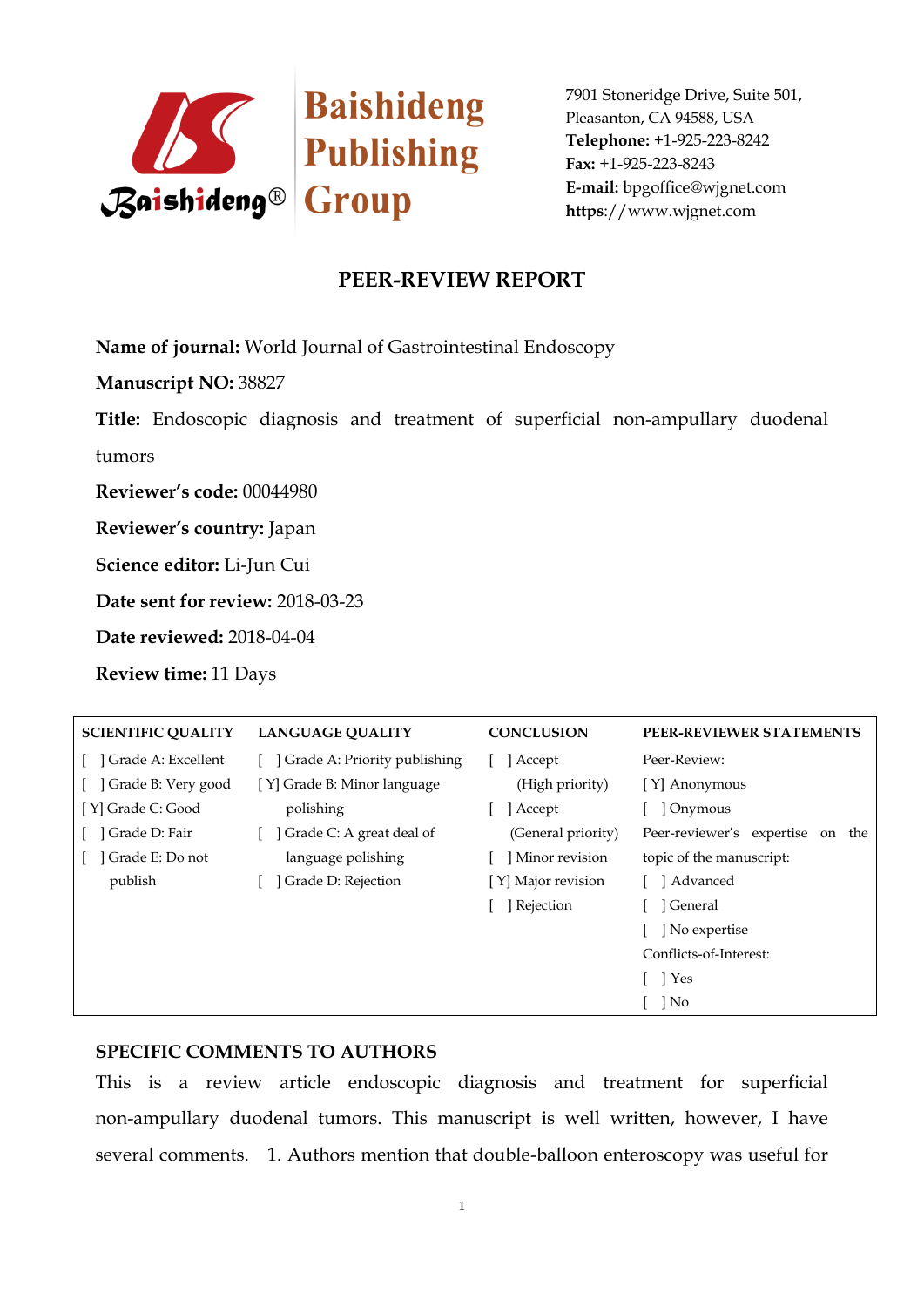

maneuvability, but this method is insufficient. Please mention the reasons. 2. Duodenal ESD using a ST hood are conducted in some centers and are often conducted under general anesthesia for larger lesions. Please mention about them. Minor 1. Please change "complication" to "adverse events." 2. Please change "H.pylori" to "Helicobacter pylori (H.pylori)." 3. P13, line 22: Please change "If fact" to "In fact."

## **INITIAL REVIEW OF THE MANUSCRIPT**

### *Google Search:*

- [ ] The same title
- [ ] Duplicate publication
- [ ] Plagiarism
- [Y] No

### *BPG Search:*

- [ ] The same title
- [ ] Duplicate publication
- [ ] Plagiarism
- [Y] No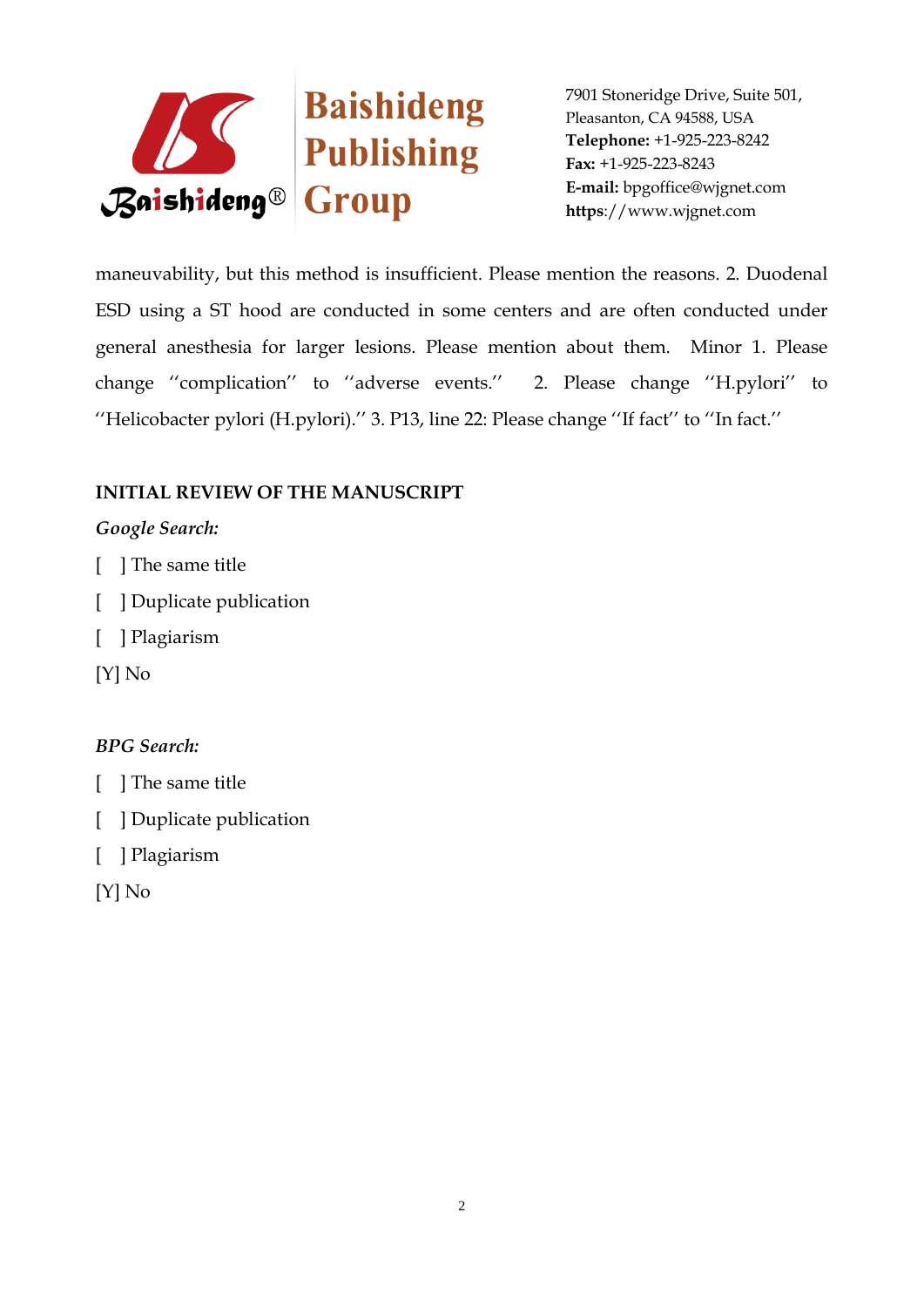

# **PEER-REVIEW REPORT**

**Name of journal:** World Journal of Gastrointestinal Endoscopy

**Manuscript NO:** 38827

**Title:** Endoscopic diagnosis and treatment of superficial non-ampullary duodenal tumors

**Reviewer's code:** 02445538

**Reviewer's country:** Japan

**Science editor:** Li-Jun Cui

**Date sent for review:** 2018-03-28

**Date reviewed:** 2018-04-05

**Review time:** 8 Days

| <b>SCIENTIFIC QUALITY</b> | <b>LANGUAGE QUALITY</b>      | <b>CONCLUSION</b>  | PEER-REVIEWER STATEMENTS            |
|---------------------------|------------------------------|--------------------|-------------------------------------|
| Grade A: Excellent        | Grade A: Priority publishing | ] Accept           | Peer-Review:                        |
| Grade B: Very good        | Grade B: Minor language      | (High priority)    | [Y] Anonymous                       |
| [Y] Grade C: Good         | polishing                    | Accept             | Onymous                             |
| Grade D: Fair             | [Y] Grade C: A great deal of | (General priority) | Peer-reviewer's expertise<br>on the |
| Grade E: Do not           | language polishing           | Minor revision     | topic of the manuscript:            |
| publish                   | Grade D: Rejection           | [Y] Major revision | Advanced                            |
|                           |                              | ] Rejection        | General                             |
|                           |                              |                    | No expertise                        |
|                           |                              |                    | Conflicts-of-Interest:              |
|                           |                              |                    | 1 Yes                               |
|                           |                              |                    | No                                  |

#### **SPECIFIC COMMENTS TO AUTHORS**

Esaki et al. reviewed regarding the endoscopic diagnosis and treatment for superficial non-ampullary duodenal tumors (SNADETs). The manuscript is well written, and I enjoyed reading it. However, the manuscript needs to be modified as indicated below to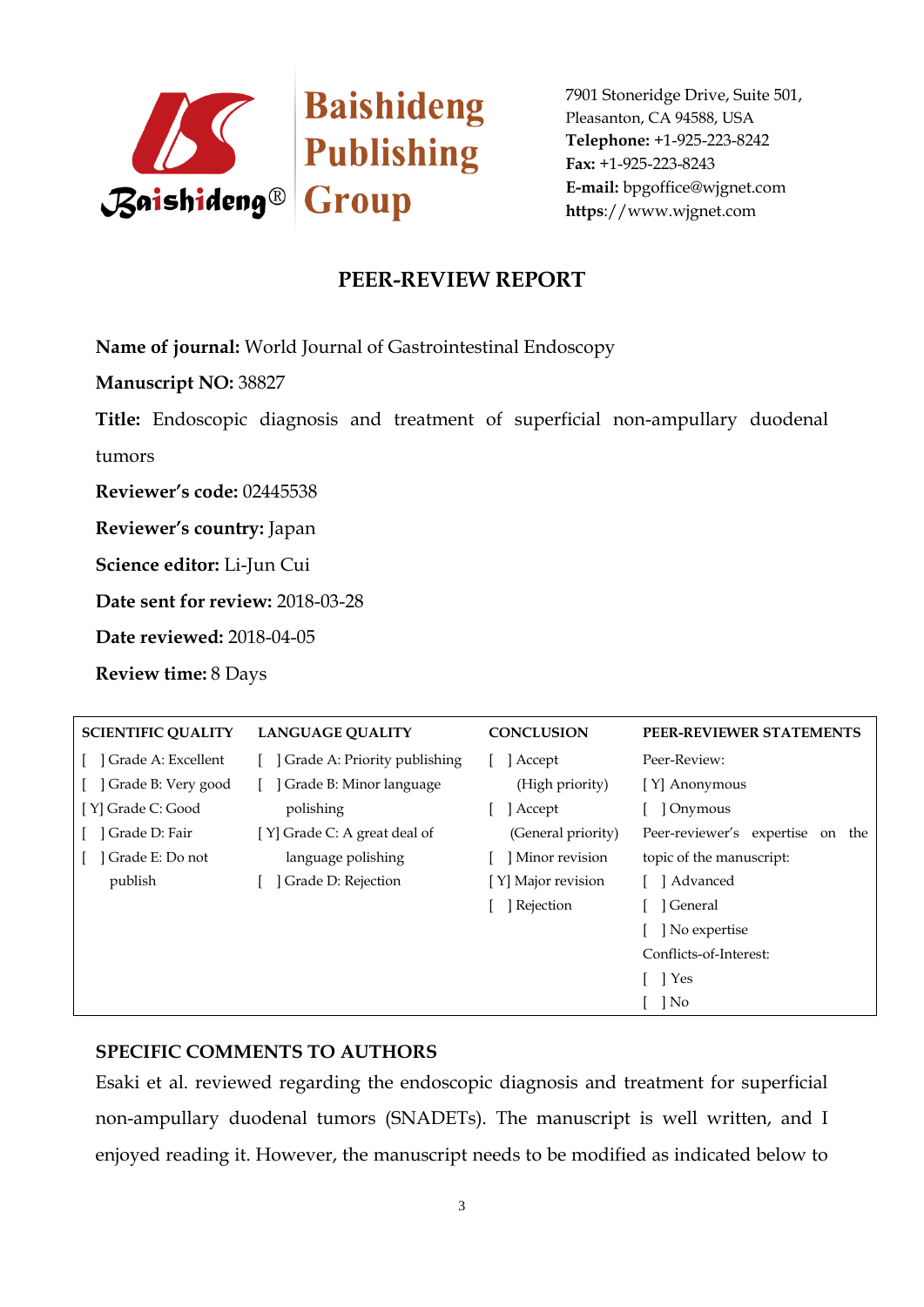

which the authors should address to improve this paper. Comments: 1. Abstract: The authors described that a high-grade adenoma (HGA) should be treated because of its high malignant potential. What do you mean by "high malignant potential"? We think that SNADETs with histologically HGA should be also treated. 2. Page 6: The authors mentioned that FAP, smoking, colorectal neoplasm, or H. pylori infection was associated with the risk of SNADET. However, they described that the reported odds ratio for advanced colorectal neoplasm among patients with sporadic duodenal adenoma was 2.3-7.8. I cannot follow this meaning. Opposite meaning? For example, is it correct that odds ratio for SNADET among patients with advanced colorectal neoplasm was 2.3-7.8? 3. Pages 8-9: Diagnostic discrepancy among endoscopy, biopsy, and histology in the resected specimen by endoscopic treatment was described. So, what should we do for the diagnosis when we found SNADET during the daily procedure? I think that it is better to comment on this point. 4. Treatment for SNADET: Since ESD and LECS for the treatment of SNADET are not covered by national insurance in Japan, the authors should discuss on the high cost of those treatments. 5. Treatment for SNADET: One of the causes of difficulty of duodenal ESD is related to abundant blood vessels in the submucosal layer and a thin muscle layer in the duodenum (Matsuda Y, et al. World J Gastrointest Surg 2017; 9: 161-6.). Please cite this article. 6. Closure of the mucosal defect after ER: Please cite a recent repot by Nishizawa et al (GIE 2018; 87: 1074-8.). Minor comments: 1. Revision by native speaker is recommended to improve a style of English.

#### **INITIAL REVIEW OF THE MANUSCRIPT**

#### *Google Search:*

- [ ] The same title
- [ ] Duplicate publication
- [ ] Plagiarism